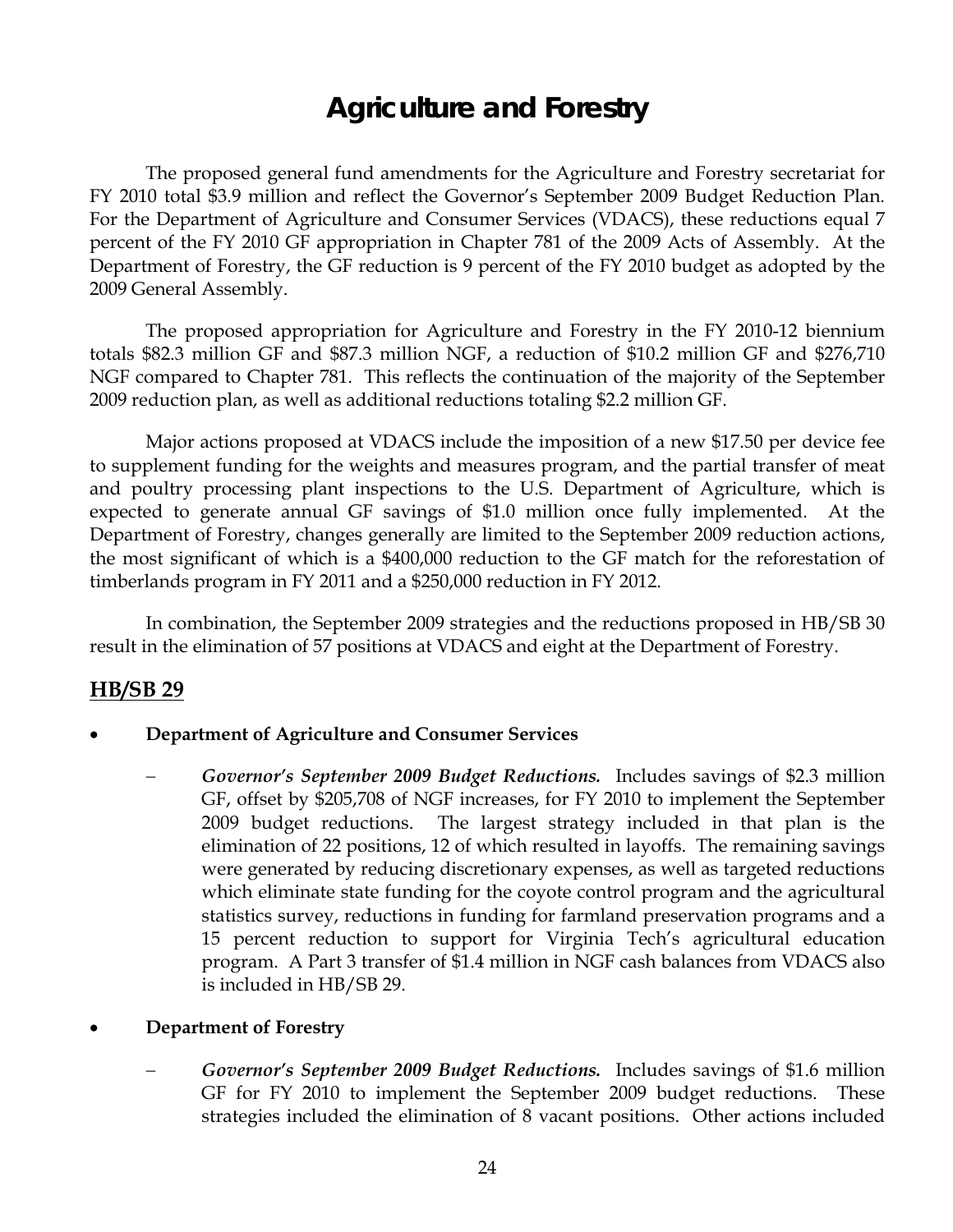the reversion of GF balances from 2009, reductions in discretionary expenditures, deferral of equipment purchases and a targeted reduction of \$400,000 GF for the Reforestation of Timberlands program. A Part 3 transfer of \$64,489 in NGF cash balances from the Department of Forestry also is included in HB/SB 29.

# **HB/SB 30**

### • **Department of Agriculture and Consumer Services**

- − *Governor's September 2009 Budget Reductions.* Continues the on-going strategies contained in September 2009 and generates additional savings by shifting certain general fund costs to nongeneral fund support. Also included is the elimination of funding for 3 positions in agricultural education at Virginia Tech that have been funded by VDACS. In combination, these generate savings of \$2.0 million GF in FY 2011 and \$2.9 million in FY 2012.
- Distribute Central Appropriations Reductions to Agency. Reflects technical adjustments transferring GF savings of \$815,117 each in FY 2011 and FY 2012 from changes to benefit contribution rates and other centrally funded items.
- *Transfer Interstate Meat and Poultry Inspection Program to USDA.* **Includes a** proposal to transfer responsibility for inspection of meat and poultry processing plants that ship interstate to the U.S. Department of Agriculture for a savings of \$200,313 GF in FY 2011 and \$1.0 million GF in FY 2012. This results in the elimination of 35 positions. The department will continue to inspect plants that ship only within the state.
- *Weights and Measures Inspections.* Proposes language authorizing the establishment of a \$17.50 per device fee for the annual inspection of weights and measures devices and an NGF appropriation of \$2.1 million in FY 2011 and FY 2012 to reflect revenues anticipated to be generated by this new fee. These amounts are not used to supplant GF support for the program, but to increase funding to allow for more frequent inspection of the devices. At the 2009 Reconvened Session the Governor vetoed language adopted by the General Assembly which called for the privatization of this program.
- − *Food Inspection Back-Up System.* Includes \$135,000 GF in FY 2011 and \$95,000 GF in FY 2012 to move the food inspection computer system to ensure appropriate disaster recovery services to address findings of the Auditor of Public Accounts.

# • **Department of Forestry**

− *Governor's September 2009 Budget Reductions.* In FY 2011, continues all the GF reduction strategies announced in September 2009 for a savings of \$1.6 million. In FY 2012, a number of cuts are reduced, leaving GF savings of \$1.4 million. The